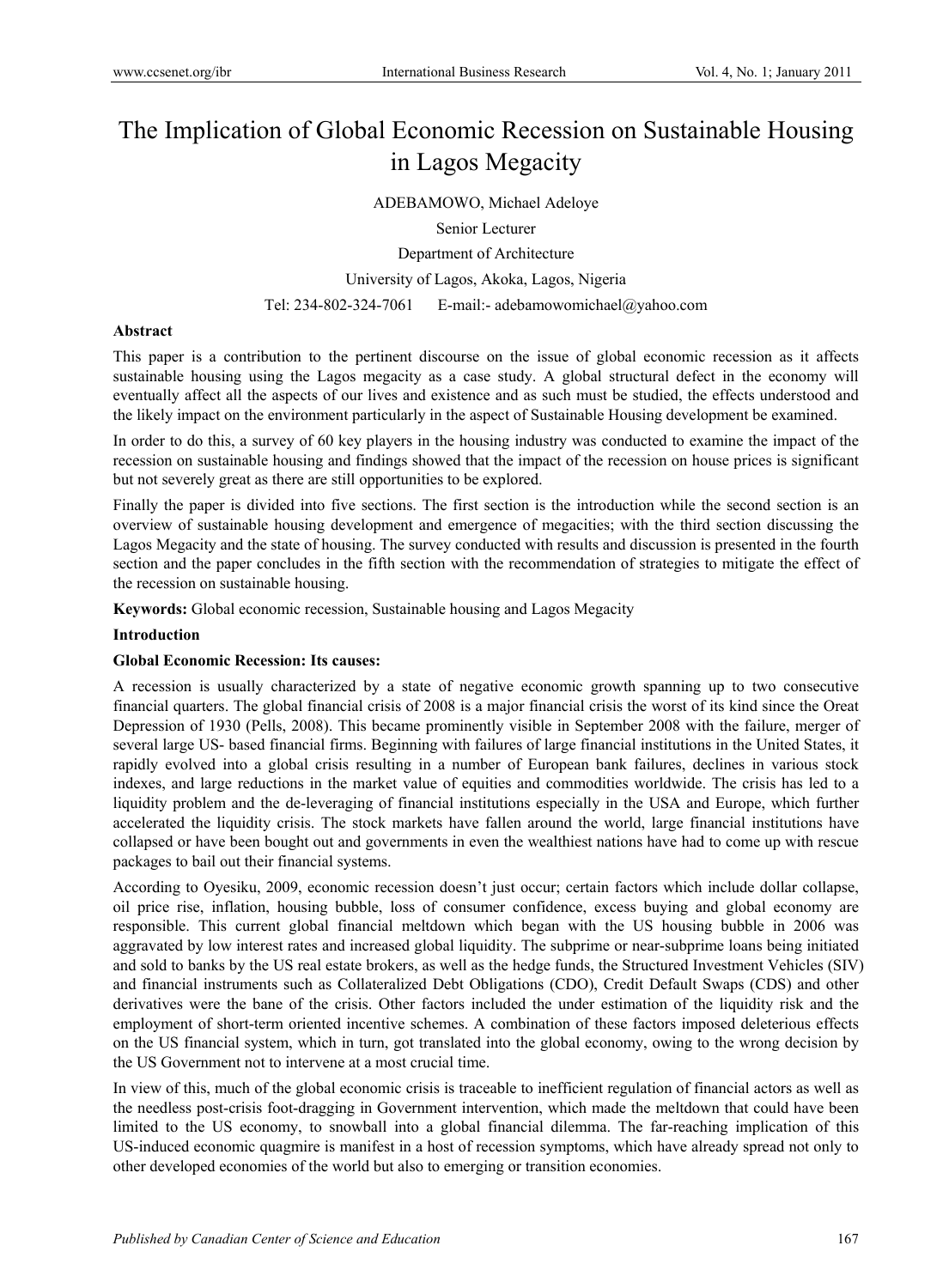#### **Global Economic Recession:- effect at global level.**

In Euro zone, Ireland was the first country that faced a sudden rupture in its real estate sector after decades of a steady financial boom. The prices of houses in Ireland fell eighteen straight months in a row, contracting the economy by 0.5% in the second quarter of 2008 following an earlier decline of 0.3% witnessed in the first quarter. The status of the real estate sector as the mainstay of Irish economy prompted a major growth slide in 25years, in the light of the ensuring recession.

France GDP dropped by 0.1% in the third and fourth quarter of 2008 after a staggering 0.3% in the second quarter. The recession panic in France is more reinforced by the growing unemployment (about 7.4%), inflating oil prices, declining exports and the reality of global credit crunch. Other countries currently in recession or at the brink of such include Sweden, Estonia, Latria, Finland, Netherlands, and Iceland. In the Euro zone as a whole, economic growth declined by 0.2% in the second quarter of 2008 after a paltry 0.7% growth in first quarter. Industrial Output is already falling at an alarming pace, unemployment is increasing while consumer confidence is fast eroding.

Canada, which is the second leading economy in the North American region experienced a 0.8% contraction in the first quarter of 2008 while a revised statistics showed a GDP growth of 0.3% in the second quarter. Canada's economy was slowed down by a production decline in its key sectors such as mining, oil and gas, construction and automobile.

In Asia, Japan experienced negative growth in the second quarter of 2008 with a decline of 0.7% on the quarter-on-quarter and 3%, year-on-year basis respectively; and this came after a staggering growth of 0.8% on quarter-on-quarter and 3.3% year-on-year basis in the first quarter of the year. Presently the global financial crisis has reduced the demand for the country's products both at home and international market levels.

China's growth also slowed down year-on-year in the first quarter of 2008, from 11.7% to 10.6%. This was followed by a further decline in the second quarter to 10.1% owing to sluggish earnings from exports and tight macro-economic policies. In the second quarter of 2008, trade surplus dropped by 12% year-on-year to \$58 billion, mainly as a result of a plunge in demand from the United States.

In the developed economics, the consumer prices for energy were up to 20.9% year-on-year in August, 2008 while those for food also increased by 7.1%. In the United States for instance, Consumer Price Index (CPI) rose up by 5.4% year-on-year in August; 2.1% in Japan; 4.7% in the United Kingdom; 4.1% in Italy; 3.5% in Canada; 3.2% in France; and 3.1% in Germany.

Another important negative implication of the global economic crisis in the financial sector is the worsening spate of interest rate cuts. Apart from this, the world has also witnessed a major crash landing in the stock markets. In September 2008, a Wall Street despair that was informed by growing incidence of bank failures and heightened by the US congress vote for the proposed \$700 billion bail out plan, culminated in one of the biggest sell-offs of stocks in financial history, which led to a remarkable market loss of over \$1 trillion in Just few hours. In the United Kingdom, another major market panic of the United State's magnitude led to a 9% drop in the United Kingdom's FTSE 100 index, this was followed by an intra-day drop of about 5% in the US Dow Jones; 7.7% drop in France CAC index and 8.4% loss in Germany Dax.

The credit crunch in the stock market became further exacerbated by the refusals of banks to lend to each other. Depositors in response to the rising trend of banks' distress are holding on to their monies while panic withdrawal is prevalent in all the major economies. Thus the banking sector became unable to perform their traditional services of intermediation– taking from those with excess and lending to those with deficits.

#### **Global Economic Recession:- effect at National level.**

The World Bank President, Robert Zoellizk opined that "the event of September 2008 could be a tipping point for many developing countries. A drop in exports, as well as capital inflow, will trigger a fall out in investments. Deceleration of growth and deteriorating financing conditions, combined with monetary tightening will trigger business failures and possibly banking emergencies. Some Countries will slip toward balance of payment crises. As it is always the case, the most poor are the most defenseless". Truly this statement of the World Bank president underscores the grave implication of economic globalization on the economics of third world countries and transition economics such as Nigeria.

In the World Bank report on "Global Development Finance 2009", it was stated that because of the financial-market fragility, net private capital inflows, remittance inflows from migrants and investment inflows to developing countries including Nigeria had continued to decline. The bank said that Net private capital inflow to developing countries fell to \$707billion in 2008, a sharp drop from a peak of \$1.2trillion in 2007 and that it was also projected to fall further in 2009 to \$363billion. For remittance inflow, the group painted a gloomy picture listing Nigeria as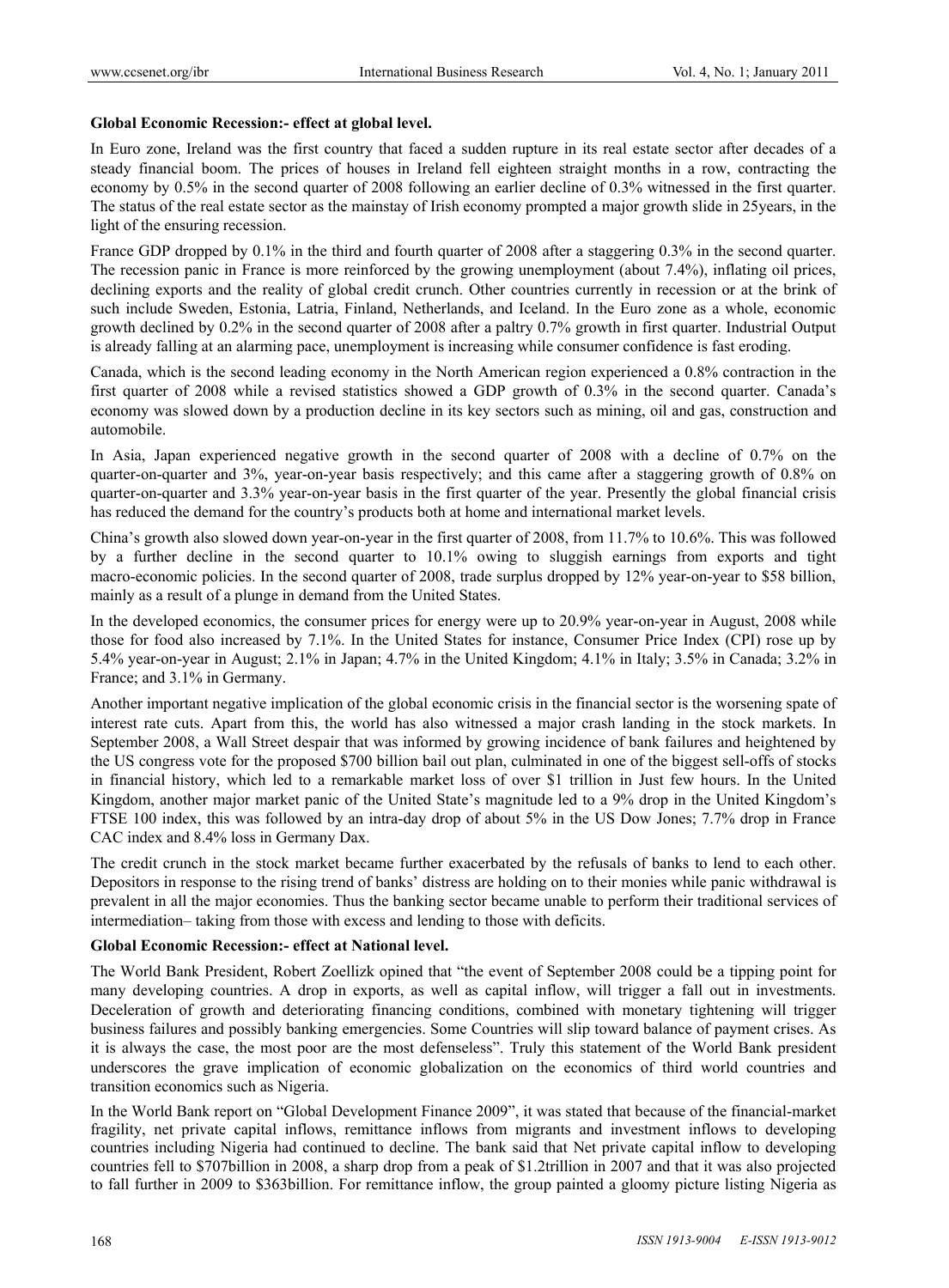the biggest beneficiary of remittance inflow from its large army of populace in the Diaspora among those to be mostly affected.

Nigeria, the largest country in Africa, according to the report, has about 9% of its population outside the country, with the United Kingdom being its major source of remittance inflow. Though official figures are not available, economists and financial analysts believe that remittances from Nigerians in various parts of the world now exceed \$1billion annually, ranking second only to oil exports as a source of foreign exchange earnings.

The report also revealed that even though Africa is the least integrated with the global economy, it may be the worst hit region by the global economic crisis. Each of the four channels through which the crisis is affecting Africa has a particularly nefarious impact. Private capital flows, which in 2007 had surged to \$53billion for the first time exceeding foreign aid to the continent are declining. Since last year, African stock markets have fallen by an average of 40% with Nigeria falling by an average of over 60%.

Finally Nigerian economy has been hit hard by reduced external demand, plunging oil price, weaker remittance, tourism revenues and sharply lower capital flows.

## **Overview of Sustainable Development and Emergence of Megacities**

Following world conferences on the environment held in Stockholm in 1972, Rio de Janeiro in 1992 and Istanbul in 1996, there has been greater concern for global development process to seek for integration of exploitation of resources and economic growth and physical development. The need to improve the quality of life of city inhabitants through their production and consumption activities without compromising the ability of future generations to meet their economic, social, cultural, health and political needs remains the focus of sustainable development (Satterthwaite, 1999).

The concept of sustainable development was popularized as a normative goal by the world Commission on Environment and Development in its 1987 report. This Brundtland Commission defines sustainable development as a development that meets the needs of the present without compromising the ability of future generations to meet their own needs. This definition suggests the need to balance two concerns, one having to do with present, or intra-generational needs and the other having to do with future, or inter-generational needs. Meeting today's needs without diminishing the capacity of future generations to meet their own is the main challenge of sustainable development which stands on three pillars: viz:- Economic, Social and Environmental.

Sustainable development is also viewed in respect to what it specifically seeks to achieve. To illustrate, it is helpful to examine three set of goals that use different time – horizons: the short-term (2015) goals of the millennium declaration of the United Nations; the two-generation goals (2050) of the sustainability transition of the board on Sustainable Development; and the long-term (beyond 2050) goals of the Great Transition of the Global Scenario Group.

Drakakis – Smith (1995) review of third world cities offers some insight into the complexity and challenges facing third world city sustainability. The study suggests some reasons why sustainable development may be seen as a foreign concept in third world countries and how third world governments have continued to see these problems as secondary to other concerns such as economic growth and politics.

Satterthwaite (1999) discusses key issues on how cities can be made compatible with sustainable development goals with emphasis on both the potential advantages of cities for the achievement of sustainable development goals and the extent to which good governance is central to realizing this objective. According to Newman and Kenworthy 2003, sustainability adopts the metaphor of metabolism to human settlements: a city can be defined as becoming more sustainable if it is reducing its resource inputs (land, energy, water and materials) and waste outputs (air, liquid and solid waste) while simultaneously improving its livability (health, employment, income, housing, leisure activities, public spaces and community).

Cities in the developing world in general face major urban challenges, not least because global economic restructuring has decimated social opportunities and prosperity for many citizens. The overall situation of megacities in developing countries is characterized by a conflicting mixture of excessive poverty and wealth; severe unemployment and great economic opportunities. In the case of Nigeria, fuelled by the oil-boom of the 70s, the enduring by-products of rapid urbanization include: slums, overcrowding, poor sanitation, air and water pollution, clogged sewers, solid waste contamination, 'wicked' urban traffic, illegal conversion of land-use, inadequate housing, mass unemployment, insecurity, rising crime wave and Niger-Delta problems.

# **The Lagos Megacity and State of Housing**

A megacity by definition is a city or a continuous urbanized area with population of at least 10million people (UNCHS, 1996). Table 1 is a composite of four lists showing the world's megacities in 1992, 1995, and 2007, with a projection for 2015.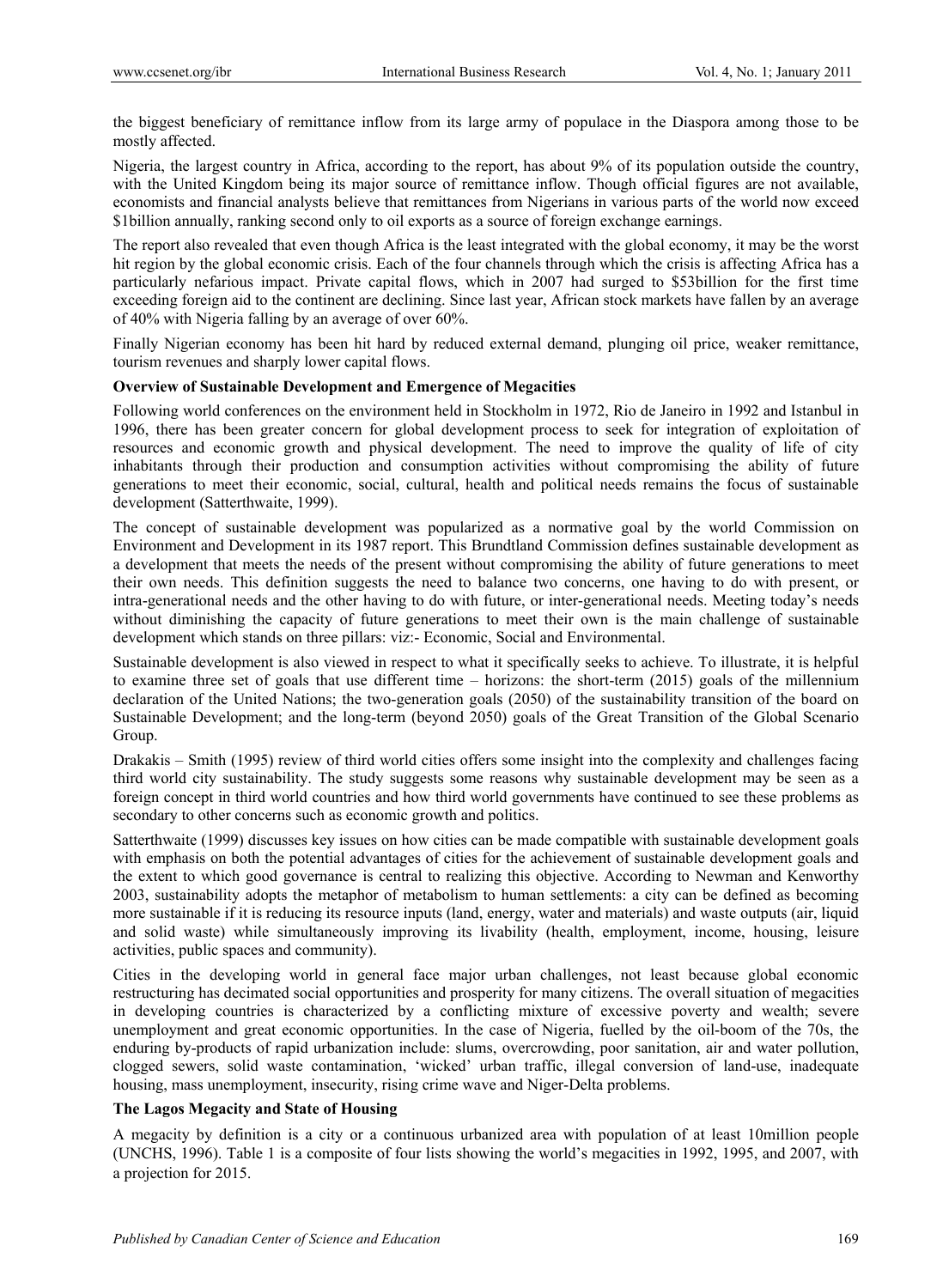Lagos is considered to be one of the most rapidly urbanizing metropolitan areas in the world, indeed the most populous conurbation in Nigeria. With a population of only 126,000 in 1931, 290,000 in 1950, currently about 18million and projected to be the third largest megacity in the world with a population of about 25 million in 2015 (UNCHS, 1996).

The Lagos Megacity which covers an area of 153,540 hectares (Presidential Committee, 2006) emerged out of a two-pronged realization:- first is the projection that Lagos could become the third largest megacity in the world by 2015; second is the fact that the city had suffered severe infrastructure neglect for many decades. Urban growth has occurred so quickly and in the absence of proper and proactive planning to guide the hyper-growth. The Megacity Project is therefore conceived as the re-development of Lagos to fit its new urban status.

The Lagos State Government has been engaged in a passionate drive to attract investors from all over the world to come and participate in the Lagos Megacity Project stressing on the vast opportunities to be opened up for prospective investors despite the current global economic recession in such identified areas as transportation, roads, waste management, provision of water, power, tourism, property development and establishment of bus assembly plants. The main features of this development are:-

- Construction of new roads and a light rail road system.
- Development of water routes to facilitate marine transportation.
- Construction of a fourth mainland bridge.
- Beautification and landscaping of high ways and recreational parks.
- Construction of 10,000 housing units in the Lekki Peninsula.

 Re-construction and expansion of the Lagos-Badagry expressway into a 10-lane conduit with a light rail, serving as a trans-regional route linking Nigeria to the neighbouring Republics of Benin, Togo and Ghana which are expected to extend the road across their various borders.

Construction of a Ring Road to link all the 28 activity centres in the states.

 Construction of a water-way and the proposed Eco. Atlantic City on the Badagry water front "the New City on the Atlantic", a PPP Venture envisioned as a fully integrated business hub. This is to be a planned district constructed on reclaimed land, targeting 250,000 residents and 200,000 commuters flowing daily to the Island and powered by an off-grid 130 Megawatts Electric Plant (Lagos Energy City, 2007).

Given the constraints of time and space, however one key aspect worthy of particular attention is housing.

# **Housing in the Lagos Mega-City**

Housing in Lagos is grossly inadequate both quantitatively and qualitatively. In 1976, it was estimated that 111,000 residential buildings were available in Lagos to provide accommodation for 3.2million people, which is an average of 28.8 persons per building. By 1980, the occupancy rate has grown worse to about 30 persons per building. It was further estimated that only 2% of the existing population are accommodated in self-contained buildings with 98% living in "rooming" type of houses.

Presently the Nation's current housing deficit is estimated as 17million units and it has been projected that Lagos Metropolis would require about 40,000 housing units yearly estimated at \$1billion yearly to accommodate its rising population.

In response to this problem, in 2008, the ministry of housing delivered over 1,000 housing units in seven locations across the state. Government is also adopting the strategy of public-private partnership to meet the housing needs. In this respect, 27 developers have proposed the construction of 20,000 housing units in 10 different locations across the state. Under this arrangement the government will provide the land as equity while private resources would be deployed to construct the estates.

And both the government and the private are going about this with little or no attention to sustainability. According to Edwards (2005), sustainable housing may be defined as "housing that creates sustainable communities in a resource-efficient manner". The resources referred to are energy, water, land, materials and human labour. Sustainable housing projects therefore need to be:-

- Energy efficient;
- Efficient in the use of other resources, especially water;
- Designed to create robust, self-sustaining mixed-use communities;
- Designed for long life;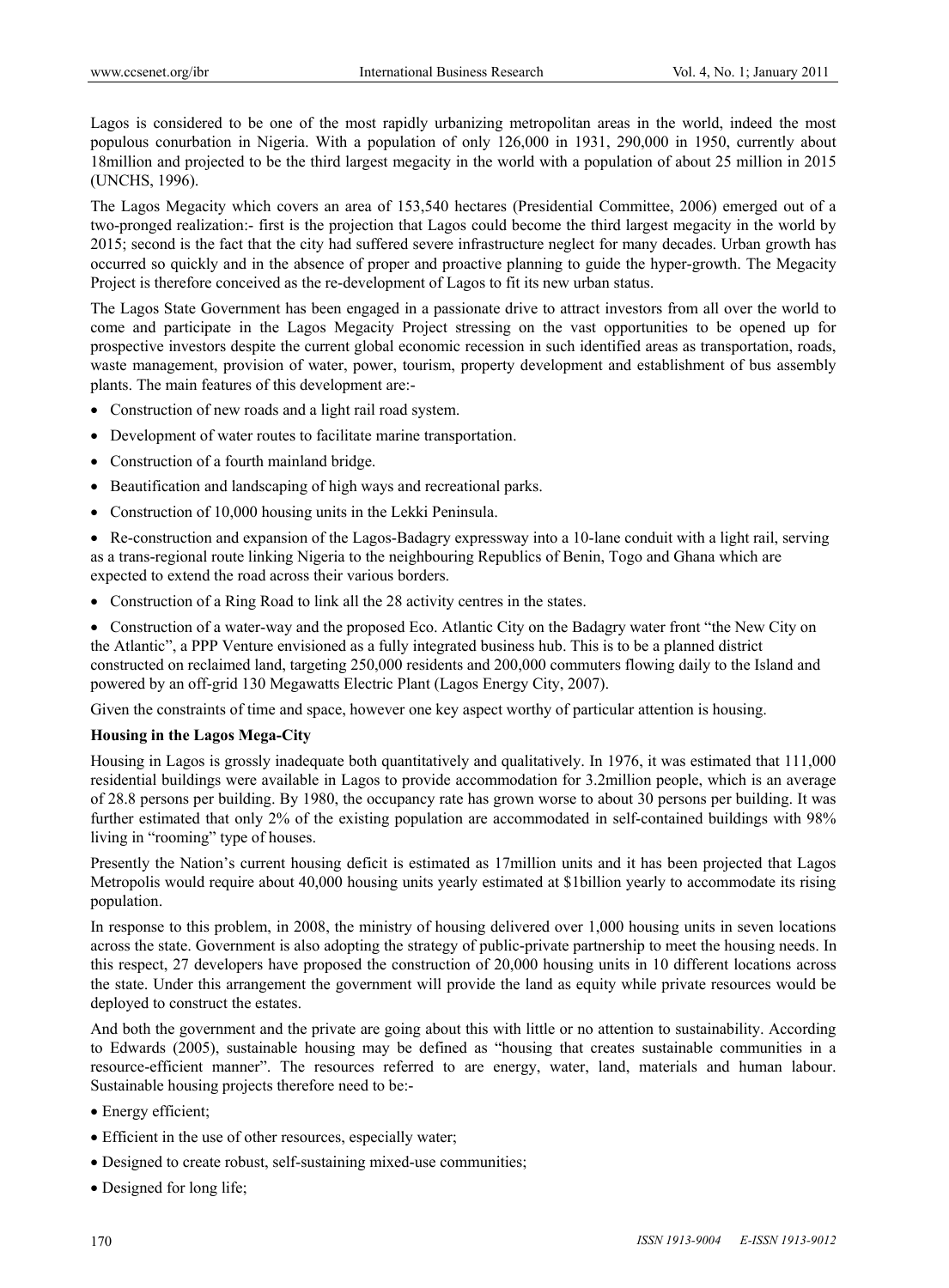- Designed for flexibility in lifestyle and tenure;
- Designed to maximize recycling;
- Healthy and
- Designed to embrace ecological principles.

Sustainable housing is more than an exercise in physical attributes. It will be judged a success only if it leads to economic prosperity, stimulates social cohesion, provides security, supports social welfare and is designed to enhance personal community and global health. Sustainable housing therefore brings together environmental, social, economic, cultural and political dimensions into a single agenda.

# **Methodology**

The study was based on a questionnaire addressed to the key players in the housing sector in Lagos. These key players include the real estate developers (private & public), Mortgage bankers/providers, real estate financial institution, construction firms and building consultants (Architects, Engineers, Planners, Quantity Surveyors and Estate Surveyors).

A total of 60 respondents were involved in this survey, out of which 35 were from the construction sectors and 25 from financial sectors. Due to the constraints of time and space only the CEO's and MDs in these selected organizations are targeted. Their personal opinions on the following issues were sought for:-

- The state of housing in Lagos.
- The practice of sustainable housing design and development.
- The identification of the factors affecting the delivery of housing in Lagos.
- The performance of the housing market over the past 3 years.
- The impact of economic crunch on house prices in Lagos.

In a scale of 0 to 5 (0 very poor, 1 poor, 2 fair, 3 good, 4 very good and 5 excellent) the respondents' average for the state of housing in Lagos is around 1.2, (fig. 1) which could be generally described as poor. Most of the respondents agreed that the acute shortage in housing especially among the low income group is responsible for this couple with the lack of basic amenities in such houses. However, the few who rated the state of housing as being fair or good based their conviction on the sprawl of housing development in the high brow areas of Ikoyi, Victoria Island, Lekki and Ikeja which are quite few. It was also noted that most housing developers build for the upper class and the rich since they want quick returns on their investments. Moreover construction cost is so high that the products have become unaffordable and unattractive to the middle and lower classes.

With regards to the practice of sustainable housing design and development; majority of the respondents viewed the concept of sustainability as foreign probably because of lack of understanding on one hand and the resolve to address the more pressing needs of quantity and amenities on the other hand (fig. 2).

In the identification of factors affecting housing delivery in Lagos; the respondents ranked the factors in the following order of importance:-

**Access to Land:** The problem of high cost of land, difficulty in obtaining title papers and building Plan Approval.

**Provision of Infrastructure:-** Lack of good roads, drainage and electricity. Cost of providing these basic infrastructures has made housing unaffordable in Lagos.

**Access to finance:** Interest rates are as high as 27%, lending conditions are stringent and unfavourable coupled with the global economic crisis.

**Shortage and high cost** of building materials

**Shortage of skilled labour:** There is an acute shortage of artisans in the construction industry. This is probably due to the unwillingness of our youth to learn trades like carpentary, welding masonary etc preferring to sell recharge cards, ride 'okada' (motorcycles used for transportation) and get rich quick by 'yahoo yahoo! (the 419 scams).

With regards to the performance of the housing market, most of the respondents agreed that the market over the past couple of years have seen an unprecedented growth with the value of properties in some areas like Lekki and Ikoyi appreciating by over 75% annually. However this upward trend reached its peak around March 2008 following the crash of the Nigerian stock market. Thereafter the global economic recession became manifest around December 2008 and that compounded the problem. Right now prices have remained stagnant for a while and even gone down in some areas in Ikoyi with the hardest hit being the expensive prime properties that have become less attractive in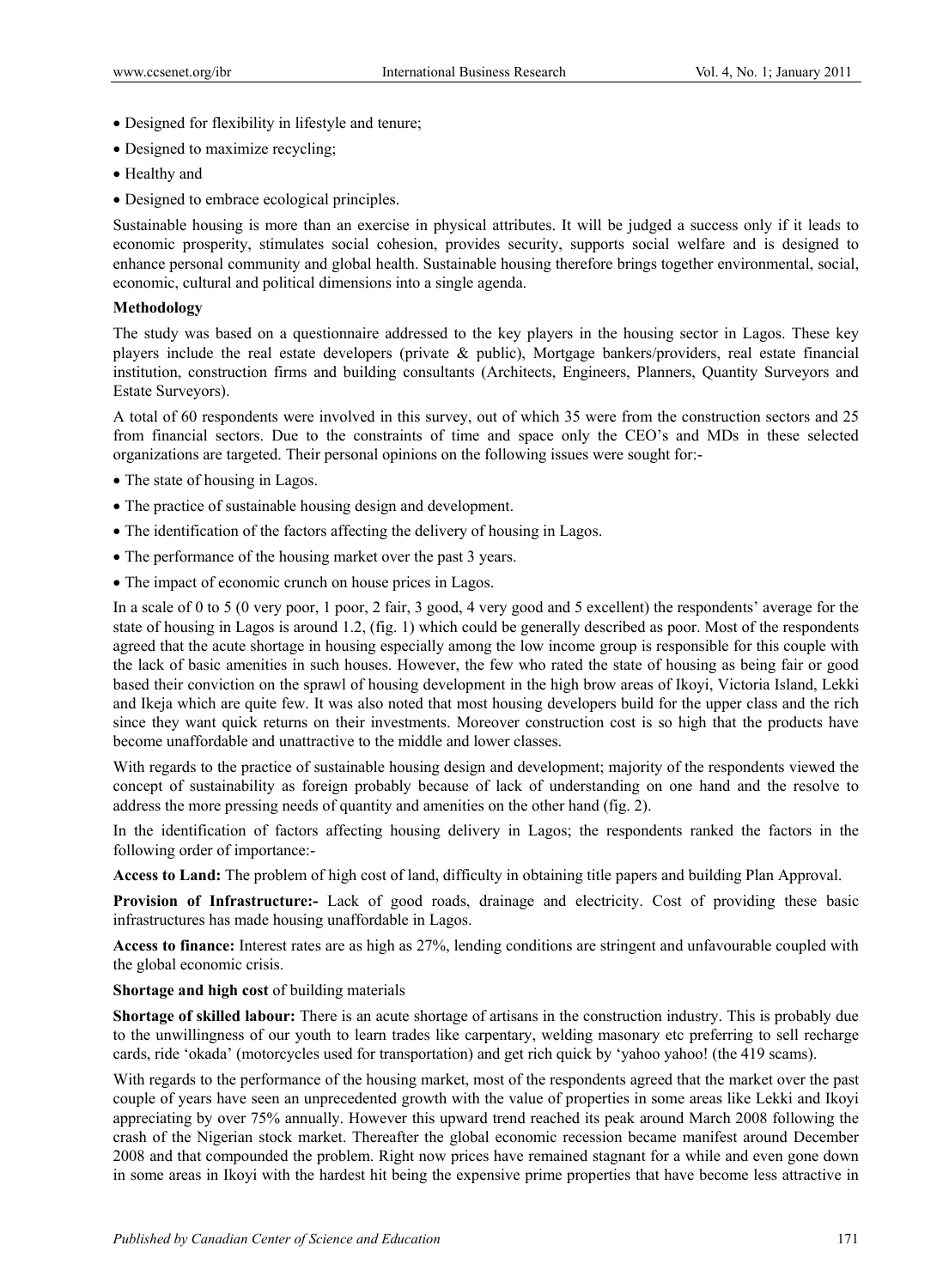view of the credit crunch which has reduced the capacity to afford such properties. However it is important to mention that the low income housing market has not suffered to this extent, in fact in most areas of low income housing, rent has gone up. This is essentially due to the fact that we already have acute housing shortage in this category (fig. 3).

As for the impact of global economic recession on sustainable housing; the respondents' average in a scale of 0 to 5 (0, no impact, 1 small impact, 2 moderate impact, 3 significant impact, 4 great impact, 5 severe impact) is 3.1 (fig. 1) which means that the impact is significant.

According to the respondents, some of the effects of the economic downturn on housing include the following:-

• Banks no longer give long-term loan, now limited to less than 10 years with high interest rates  $(22 – 27%)$ .

 Purchasing power has reduced leaving many completed properties unsold or unoccupied even though demand is still evident.

- High cost of building materials and components.
- Compromise in the quality of housing and further shortage in supply.
- Upward inflationary trend especially on imported materials.
- Unabated energy problem with high cost of transportation.
- Dearth of skilled labour.
- High rate of unemployment, retrenchment and cut down on salaries.
- Low returns on Building Investments.
- Poor infrastructural provisions.

Despite the above, the respondents generally agree that the impact of economic recession on housing in Lagos, though significant, could have been worse but for the ever increasing population coupled with acute shortage in housing and for areas like Victoria Island and Ikoyi, the Niger Delta crisis has caused many expatriates to relocate from the region to these parts of Lagos.

#### **Conclusion**

The general discussion on the concept of sustainable housing and its relationship to the present global economic recession, no doubt have effects that are imminent. Though as Lagarde (2006) points out "the formats of strategies and process for achieving sustainable development (which is conducive for sustainable communities) reflect varying degrees of understanding and differing perspectives. Such an understanding could ultimately define a country's successes, most practices in many developing countries are not sustainable".

With the recession, the rate of job loss becomes far too alarming as many businesses across all sectors suffers a serious decline in sales turnover and their profits shrink, borrowers default on repayment of loans, banking system breaks down, prices of food, fuel and other essential commodities shoot up, value of houses drops, and companies offer voluntary retirement programs to reduce their workforce and cut down wages.

Perhaps the most critical of the symptoms of global economic recession are negative economic growth and growing unemployment. The implication of negative economic growth include falling prices of homes, and other products, and generally a slowdown of the economy due to a fall in production which also is as a result of a weakened demand. Therefore a fall in demand of a major product would lead to inefficient process, not only in production but also in the output. There is the likelihood of inappropriate use of the environment because technology will not be channelled to improve the use of resources, and consequently the rudimentary way or old unsustainable ways of production will be fallen back upon (Oyesiku, 2009). In effect, global economic recession will not only make the environment unsustainable but also lead to a rethinking of the concept of sustainability itself, since Seers (1989) Todaro (1989) and Mabogunje (1980) considered unemployment as fundamental focus of development, one can then expect the development trend to be getting worse and inequality to get wider. Not only this, the Millennium Development Goals will be difficult to achieve as development will witness high cost of environmental problems.

Nevertheless, when the concept of sustainability is well imbibed by all stakeholders in housing it would help to mitigate the effect of this current global economic recession. In the sense that there would be lower construction and maintenance costs by avoiding air conditioning and artificial lighting for example. Also better indoor thermal comfort and improved health condition in housing would be achieved. This would definitely bring about improved rental income through better image for the building with improved flexibility and adaptability to meet future needs.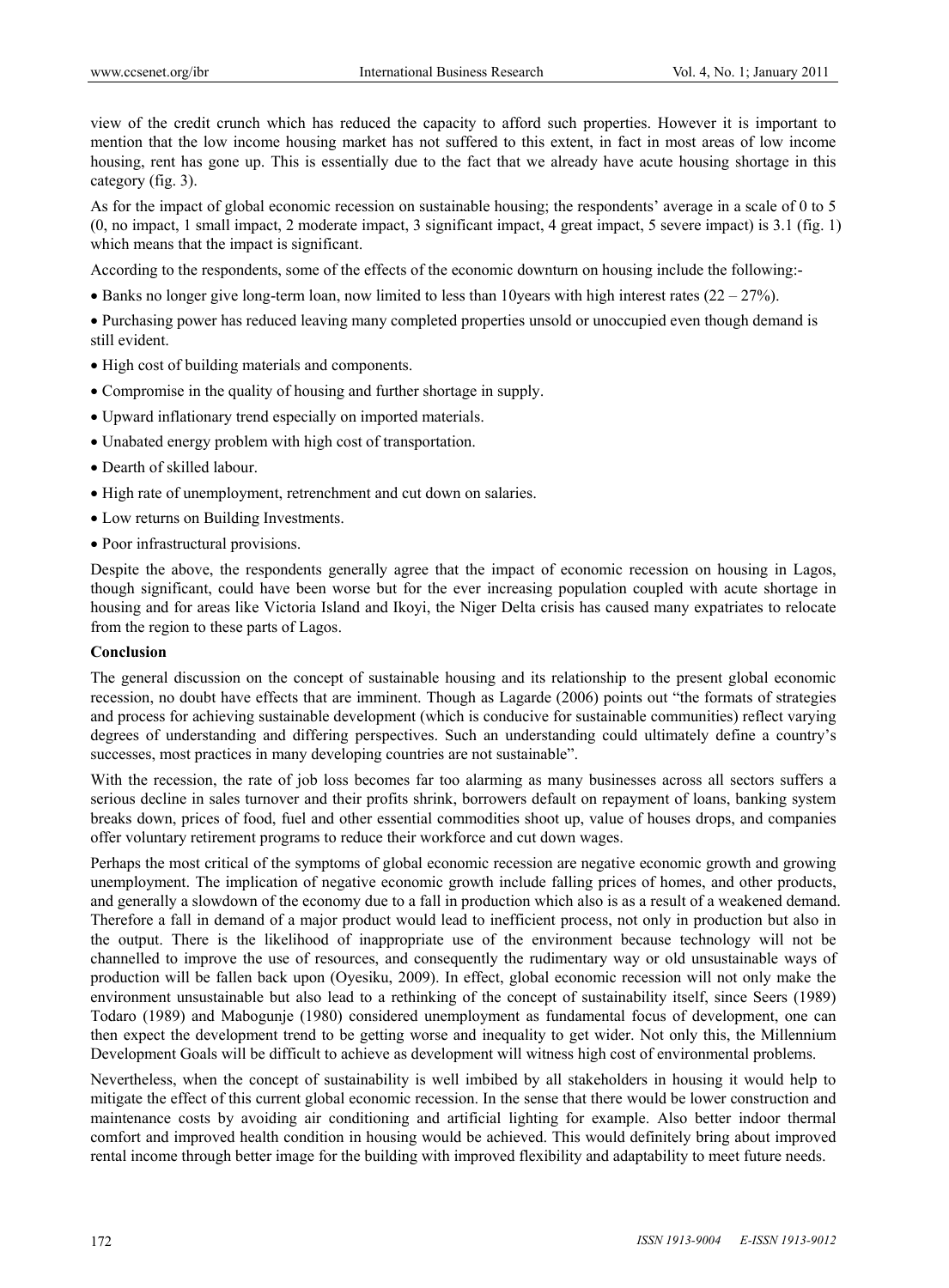There are a number of strategies that can be implemented to help an economy to move out of a recession. The strategy adopted and applied varies and depends on the type of economic system and analysis followed by the country's policy makers. For instance Lagos state government adopts a strategy of strengthening its financial base through improved internally generated revenue and capital re-mobilization, the adoption of a well disciplined and people centered budgetary policy as well as the consistent and strategic partnership with the private sector.

# **References**

Pells L. David. (2008). Silver living:- why the economic recession may be good for project management. *Pm world today*, vol. 10, issue 7.

Oyesiku. (2009). Global Economic Recession, the Environment and Sustainable Development in Nigeria. Annual Lecture Series, College of Management and Social Sciences, Osun State University, Oshogbo held on 28<sup>th</sup> April, 2009.

World Bank Report on Global Development Finance (2009) – Punch Newspaper.

Satterthwaite D. (1999). (ed.) The Earthscan Reader in Sustainable Cities, London: *Earthscan publications, London.*

Drakakis – Smith D. (1995). Third world cities: Sustainable Urban Development, 1 *Urban Studies*, vol. 32 nos 4 & 5, pp 659 – 677.

Newman P. and Kenworthy J. (2003). Sustainability and Cities: Summary and Conclusions, in AIR Cuthbert (ed.). *Designing Cities: Critical Readings in Urban Design*. Oxford: Blackwell, pp 235 – 242.

UNCHS. (1996). An Urbanizing World:- *Global Report on Human Settlements*. Oxford University Press, Oxford.

World Commission on Environment and Development (1987) – Our common future; Oxford University Press, Oxford.

Federal Republic of Nigeria. (2006). *Report of the Presidential Committee on Redevelopment of Lagos Megacity Region*.

Lagos Energy City. (2007). Lagos Energy City Real Estate and Property Investment, Nigeria. (http://www.lagosenergycity.com.80/default.aspx?tabid=765). Accessed on 8<sup>th</sup> April, 2009.

Edwards, B. (2005). Rough Guide to Sustainability, RIBA Enterprises London pp 3 – 52.

Lagarde, M. (2006). 'Mainstreaming Sustainable Development: Evolving Perspectives and Challenges from the Philippine Experience'. *National Resources Forum 30.*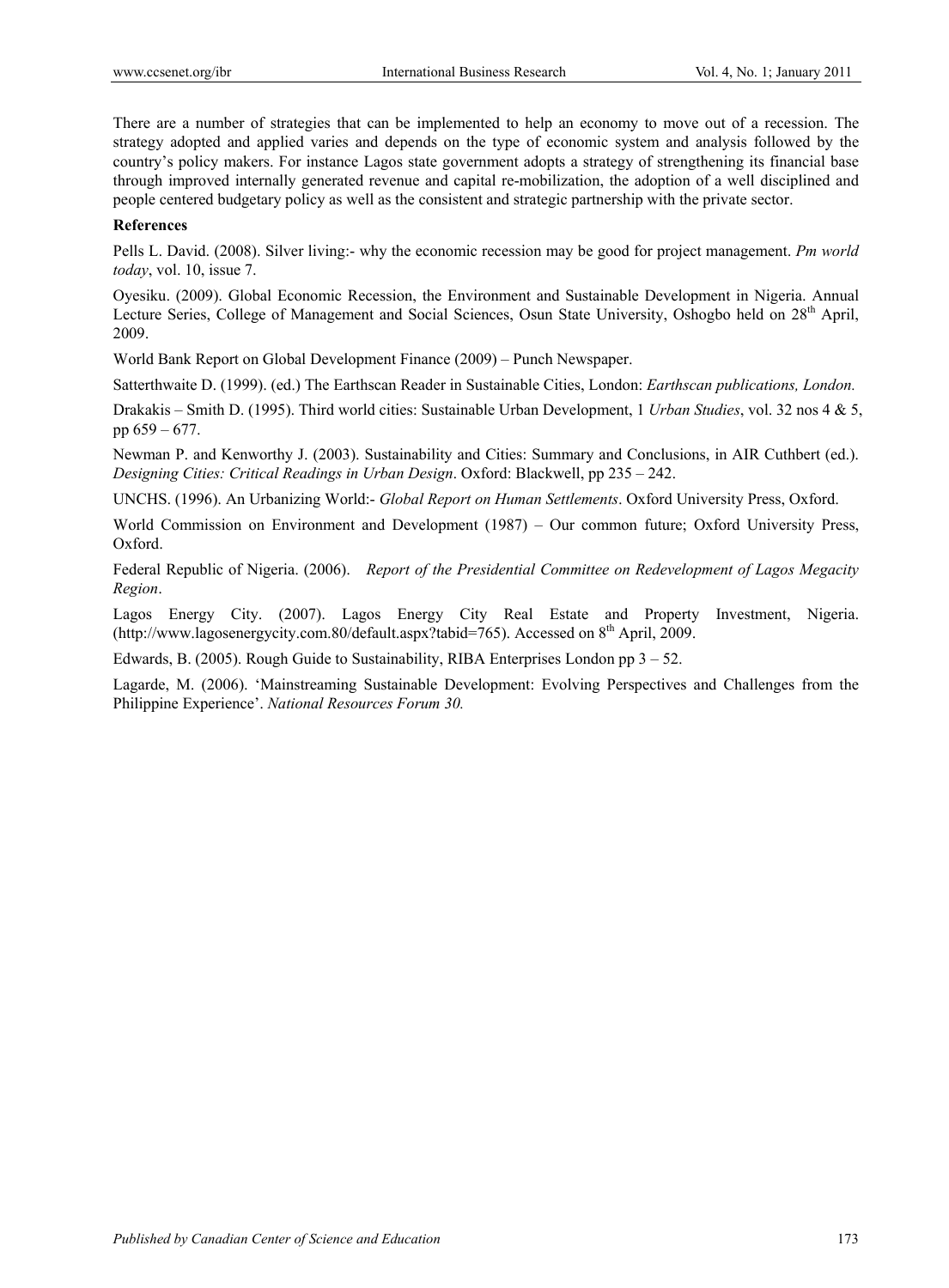| Table 1. Megacities of the World 1992, 1995, 2015. |  |  |  |
|----------------------------------------------------|--|--|--|
|                                                    |  |  |  |

| Urban                | Popl.  | Rank           | Popl.  | Rank           | Popl.     | Rank           | Popl.  | Rank           | Popl.   | Rank           |
|----------------------|--------|----------------|--------|----------------|-----------|----------------|--------|----------------|---------|----------------|
| <b>Agglomeration</b> | 000s   |                | 000s   |                | 000s      |                | Proj.  |                | Proj.   |                |
|                      |        |                |        |                |           |                | 000s   |                | 000s    |                |
|                      | 1992*  |                | 1995** |                | $2007***$ |                | 2015** |                | 2025*** |                |
| Africa               |        |                |        |                |           |                |        |                |         |                |
| Lagos                |        |                | 10,287 | 15             |           |                | 24,437 | 3              | 15,796  | 12             |
| Cairo                |        |                | 9,656  | 19             | 11,893    | 15             | 14,494 | 16             | 15,561  | 13             |
| Kinshasa             |        |                |        |                |           |                |        |                | 16,762  | 11             |
| Asia                 |        |                |        |                |           |                |        |                |         |                |
| Tokyo                | 25,772 | 1              | 26,836 | $\mathbf{1}$   | 35,676    | 1              | 28,701 | 1              | 36,400  | 1              |
| Bombay               | 13,322 | 6              | 15,093 | 5              | 18,978    | 5              | 27,373 | $\sqrt{2}$     | 26,385  | $\overline{c}$ |
| (Mumbai)             |        |                |        |                |           |                |        |                |         |                |
| Shangai              | 14,503 | 5              | 15,082 | 6              | 14,987    | $\tau$         | 23,382 | $\overline{4}$ | 19,412  | 9              |
| Jakarta              |        |                | 11,500 | 11             |           |                | 21,170 | 5              | 12,363  | 19             |
| Karachi              |        |                | 9,863  | 18             | 12,130    | 12             | 20,616 | $\tau$         | 19,095  | 10             |
| Beijing              | 11,433 | 10             | 12,362 | $\,$ 8 $\,$    | 11,106    | 16             | 19,432 | 8              | 14,545  | 15             |
| Dacca                |        |                | 7,832  | $22\,$         | 13,485    | 9              | 18,964 | 9              | 22,015  | 4              |
| Calcutta             | 11,106 | 12             | 11,673 | 9              | 14,787    | 8              | 17,621 | 12             | 20,560  | 8              |
| (Kolkata)            |        |                |        |                |           |                |        |                |         |                |
| Delhi                |        |                | 9,882  | 17             | 15,926    | 6              | 17,553 | 13             | 22,498  | 3              |
| Tianjin              |        |                | 10,687 | 13             |           |                | 16,998 | 14             |         |                |
| Metro Manila         |        |                | 9,280  | 21             | 11,100    | 17             | 14,711 | 15             |         |                |
| Seoul<br>$\bullet$   | 11,589 | 9              | 11,641 | 10             |           |                | 13,139 | 18             | 14,808  | 14             |
| Istanbul             |        |                | 9,316  | $20\,$         | 10,452    | 19             | 12,345 | $20\,$         | 12,102  | 20             |
| Lahore               |        |                | 5,085  | $27\,$         |           |                | 10,767 | 22             | 10,512  | 24             |
| Hyderabad            |        |                | 5,343  | $26\,$         |           |                | 10,663 | 23             |         |                |
| Osaka                | 10,535 | 13             | 10,601 | 14             | 11,294    | 14             | 10,601 | 24             | 11,368  | 22             |
| Bangkok              |        |                | 6,566  | 25             |           |                | 10,557 | $25\,$         |         |                |
| Teheran              |        |                | 6,830  | 24             |           |                | 10,211 | 26             |         |                |
| Moscow               |        |                |        |                | 10,452    | 18             |        |                | 10,526  | 23             |
| Guangzhou            |        |                |        |                |           |                |        |                | 11,835  | 24             |
| Shenzhen             |        |                |        |                |           |                |        |                | 10,196  | 25             |
| Chennai              |        |                |        |                |           |                |        |                | 10,129  | 26             |
| (madras)             |        |                |        |                |           |                |        |                |         |                |
| <b>South America</b> |        |                |        |                |           |                |        |                |         |                |
| Sao Paolo            | 19,235 | $\overline{c}$ | 16,147 | $\sqrt{2}$     | 18,845    | 4              | 20,783 | 6              | 21,428  | 5              |
| Mexico City          | 15,276 | $\overline{4}$ | 15,643 | $\overline{4}$ | 19,028    | $\mathfrak{Z}$ | 18,786 | $10\,$         | 21,009  | 6              |
| <b>Buenos Aires</b>  | 11,753 | 8              | 10,990 | $12\,$         | 12,795    | $10\,$         | 12,376 | 19             | 13,768  | 16             |
| Rio De Janeiro       | 11,257 | $11\,$         | 9,888  | $16\,$         | 11,748    | 13             | 11,534 | 21             | 13,413  | 18             |
| Lima                 |        |                | 7,452  | 23             |           |                | 10,554 | 25             |         |                |
| <b>North America</b> |        |                |        |                |           |                |        |                |         |                |
| New York             | 16,158 | $\mathfrak{Z}$ | 16,329 | $\mathfrak{Z}$ | 19,040    | $\sqrt{2}$     | 17,636 | $11\,$         | 20,628  | $\tau$         |
| Los Angeles          | 11,853 | $\tau$         | 12,410 | $\tau$         | 12,500    | 11             | 14,274 | 17             | 13,672  | 17             |

\*Source: Castells (1996), p.404 Worlds Larges: Urban Agglomerations

\*\*Source: UNCHS (1996), PP 451-456

\*\*\*Source: UN-HABITAT (2008) The Worlds Megacities, 2007 and 2025 (Data from UN

Population Division, World Urbanization Prospects: The 2007 (Revision)